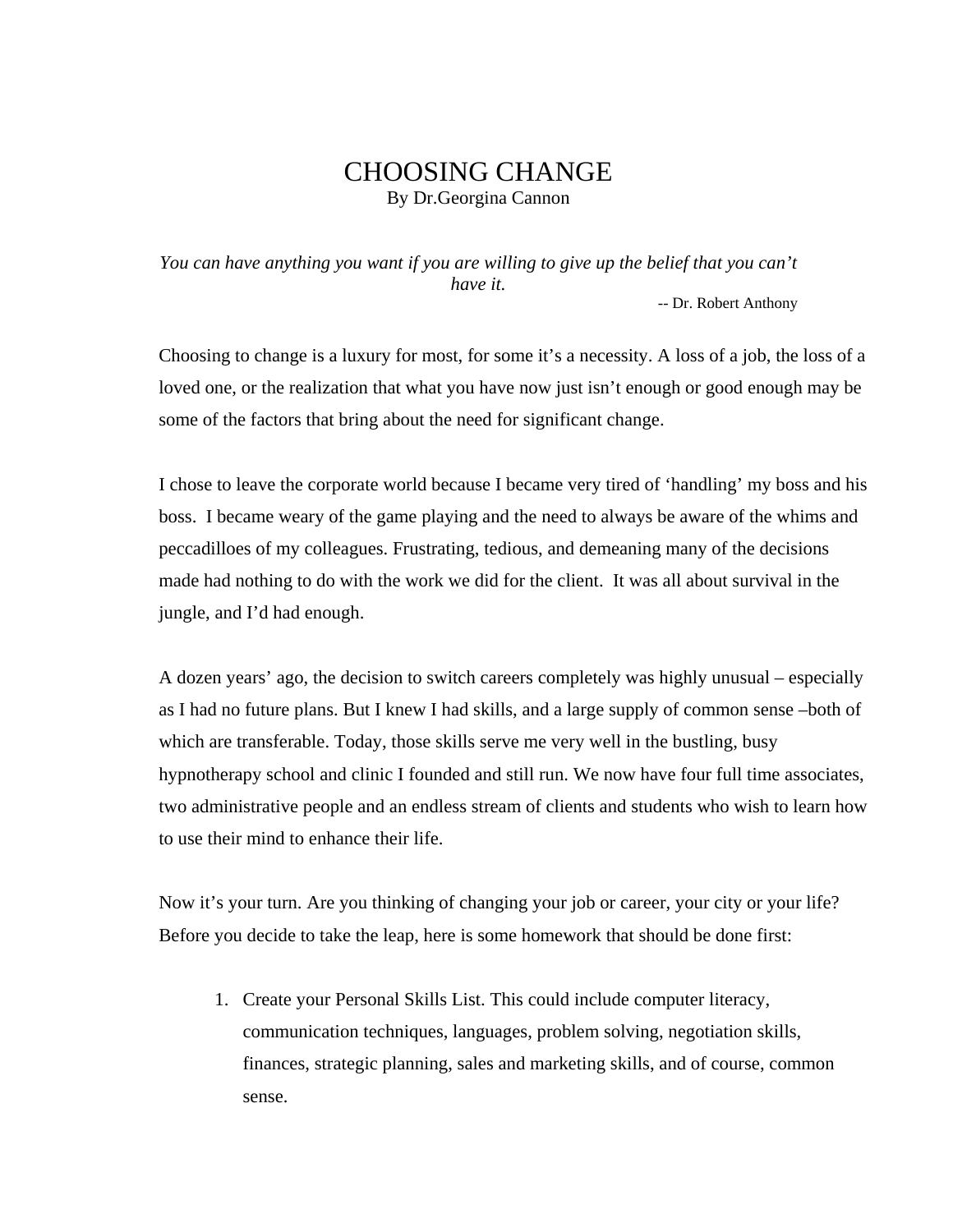- 2. Write down all the experience you've had. Why write it down? We often forget or take for granted some of what we've learned along the way. Have you worked for not-for-profit or start up companies? Have you managed product launches or crisis situations?
- 3. What is your passion? What holds your interest? What is really important to you? Is it working with people or is it making more money? Are you introverted or extroverted? Are you a self-starter or a great team member? Write it all down.
- 4. Now, close your eyes and imagine yourself three years ahead. See how you spend your day. Are you inside or outside? Are you alone or surrounded by people? Are you at a desk or in a car or plane going somewhere? Are you working from home at a computer or in a large space with many people? Are you doing something physical or are your teaching or lecturing a group? Are you working long hours or spending more hours at home with family? If you do this exercise frequently you will begin to get a sense of how you want to spend your life, and then you'll find the career to make it happen, even if you have to initiate or create that career yourself.
- 5. Look for somewhere you can train to learn new skills for your new career. Start off part time so that you can get a sense if this really is what you want to do. Moonlighting or part time work in your new field is a great way to do a test run. It's fun and who knows, you may test run three or four new careers before one really connects for you.

Keep envisioning yourself in your future, keep looking and trying, and before you know it, you'll be living your future, and feeling as excited and joyful about your work as you do about your new life!